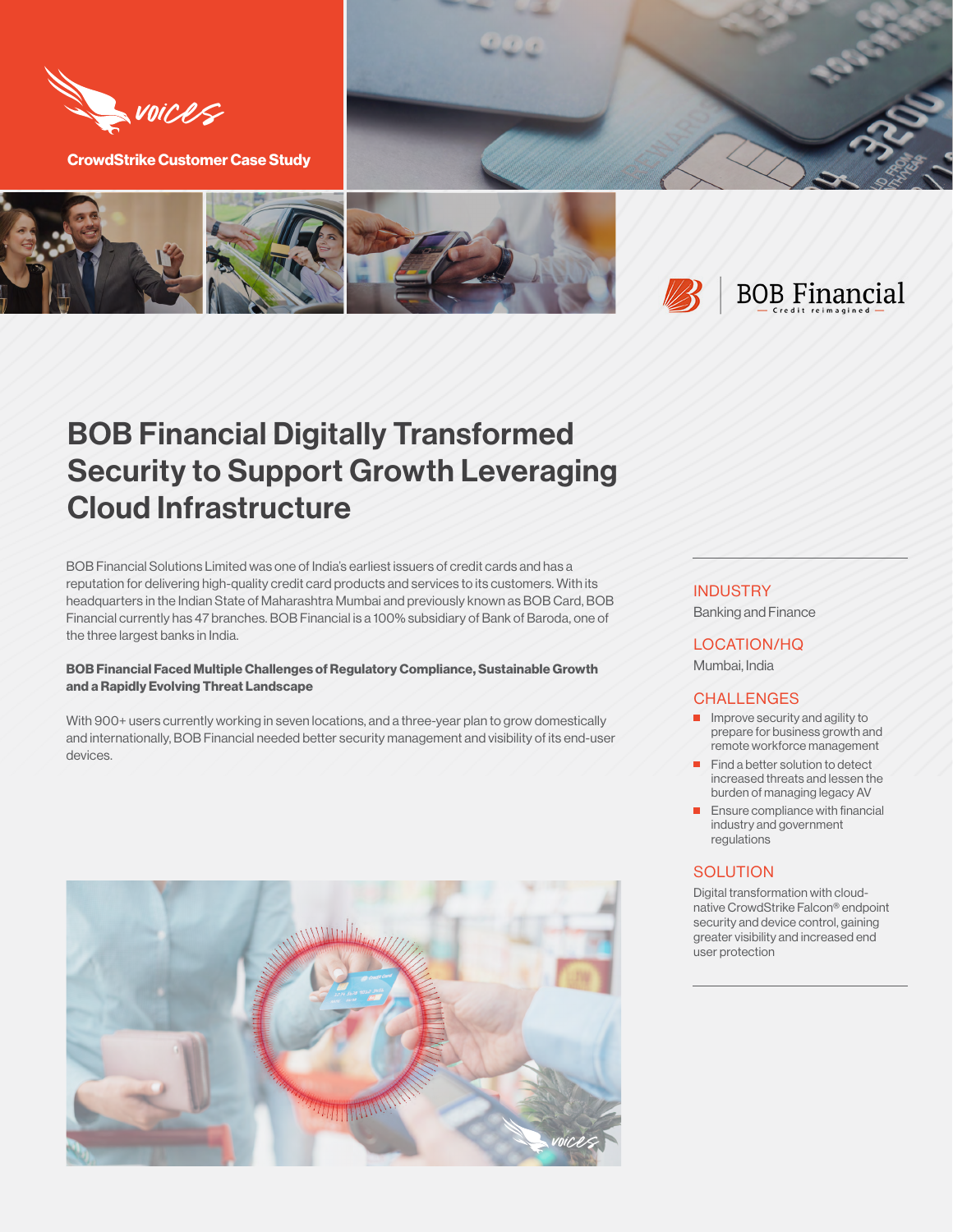

**CrowdStrike Customer Case Study**

BOB Financial is also undergoing digital transformation, integrating more cloud-based services and infrastructure for greater flexibility and scale to support its expected growth. These cloud services had to meet the RBI's strict regulatory requirements, and they also put more emphasis on the secure network connectivity of its users.

BOB Financial was using a basic antivirus solution that was signature-based, difficult to update and did not provide the organization and its users with any protection from zero-day and sophisticated nation-state-based cyberattacks, which had increased in frequency in the prior year. A lack of visibility and centralized control was also a significant limitation, with its geographically distributed users supported by a small in-house IT team.

"The cybersecurity landscape has changed significantly in India, and we need to be a lot more aware of emerging threats to our operations. It was becoming very hard for us to protect our users, our systems and our data with the security solutions we had in place," said Balram Choudhary, Vice President, Head (IT&ISO) at BOB Financial.

## **BOB Financial's Security Prepared Business to Protect Users Remotely**

To demonstrate the ease and speed of implementing the solution, Falcon Prevent™ next-generation antivirus (NGAV) and Falcon Insight™ endpoint detection and response (EDR) were initially deployed to 110 endpoints in just five minutes. BOB Financial tested the ability of CrowdStrike's solutions to align with the organization's remote IT support capabilities. This was essential for a business that was already a decentralized operation, and it will become increasingly so as it executes on its strategy to grow both domestically and internationally over the next three years.

Following the completion of the CrowdStrike Falcon platform deployment to all 900 endpoints, BOB Financial's team now accesses a centralized dashboard, with visibility on each endpoint running the Falcon agent. With increased visibility, BOB Financial confirmed no personal or financial data from staff or customers was transferred or stored outside India, complying with the RBI's information security and data privacy and protection requirements. This preparedness provided the security solution needed for growth and for the unexpected.

When India went into nationwide COVID-19 lockdown, BOB Financial reverted to a working-fromhome operation for all staff. Leveraging its cloud-native solution already in place, its IT team continued to provide protection to these end users' devices with the CrowdStrike Falcon platform, even though they were now accessing the internet and corporate network from home or mobile connections.

#### **Security Protection and Control Maintained Despite 2020 Global Challenges**

The lightweight Falcon agent and the solution's supporting cloud infrastructure ensured that there was minimal disruption to BOB Financial's users and business during the unexpected lockdown. Effective endpoint security remained a constant throughout and helped to accelerate the transition to remote working. Banking services remained open, and business carried on as usual.

"The Falcon platform deployment has added immense intangible benefits and overall IT security posture at BOB Financial. We see better endpoint performance by eliminating the need for scanning of devices by a traditional AV solution, lesser workload on our IT team with zero infrastructure and completely signature-less technology, better compliance reports with the work-from-anywhere environment and improved employee productivity and satisfaction levels," said Balram Choudhary.

"As we grow and adopt more digital technologies, we need to maintain the highest levels of security protection and management for our RBI compliance, which we now have in place for endpoint security and device control with the CrowdStrike Falcon platform."

#### **Balram Choudhary**

Vice President, Head (IT&ISO) BOB Financial

# RESULTS







**Simplified** management and overall security processes to more effectively meet compliance requirements



Minimal downtime for assets due to evolving threats and better endpoint performance